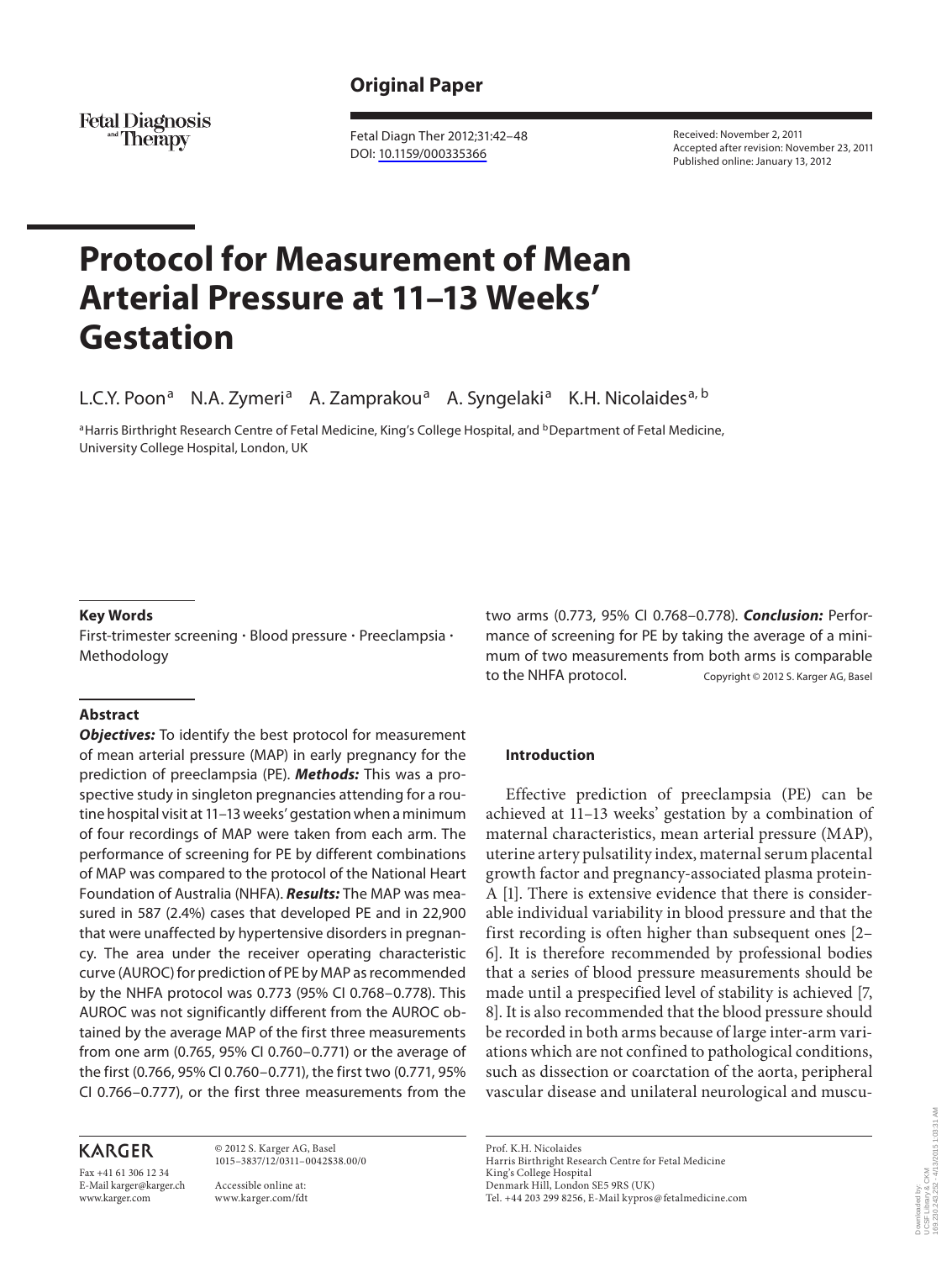loskeletal abnormalities, but it is also found in normal healthy individuals [9, 10].

 The National Heart Foundation of Australia (NHFA) has recommended that blood pressure should be measured in both arms and a minimum of two recordings should be made at 1-min intervals until variations between consecutive readings fall to within 10 mm Hg in systolic blood pressure and 6 mm Hg in diastolic blood pressure in both arms [7]. When this point of stability is reached, the average of the last two stable measurements of the left and right arms is calculated and it is recommended that the highest of these two measurements from the two arms should be used [7].

 The objective of this study is to identify the simplest protocol for measurement of MAP at 11–13 weeks' gestation that could achieve a comparable performance in the prediction of PE to that obtained using the NHFA protocol.

#### **Methods**

 This was a prospective screening study for hypertensive disorders in women attending for their routine first hospital visit in pregnancy at King's College Hospital, University College London Hospital and Medway Maritime Hospital. In this visit, which is held at  $11^{+0}$ -13<sup>+6</sup> weeks' gestation, all women have an ultrasound scan to confirm gestational age from the measurement of the fetal crown-rump length, to diagnose any major fetal abnormalities and measure fetal nuchal translucency thickness as part of screening for aneuploidies [11, 12] . We recorded maternal characteristics and medical history and measured blood pressure by automated devices [13]. Written informed consent was obtained from the women agreeing to participate in the study, which was approved by the Ethics Committee of each participating hospital.

 We prospectively examined 25,505 singleton pregnancies between February 2007 and February 2011. We excluded 1,363 (5.3%) because they had missing outcome data ( $n = 873$ ), there was a major fetal defect ( $n = 51$ ) or aneuploidy ( $n = 96$ ), the pregnancies resulted in fetal death or miscarriage before 24 weeks of gestation  $(n = 238)$  or the women underwent termination of pregnancy ( $n = 105$ ). In the remaining 24,142 cases, there were 587 (2.4%) that developed PE, 655 with gestational hypertension (GH) and 22,900 (94.9%) cases that were unaffected by PE or GH.

 Blood pressure was taken by automated devices (3BTO-A2; Microlife, Taipei, Taiwan), which were calibrated before and at regular intervals during the study [13] . The recordings were made by doctors who had received appropriate training on the use of these machines. The women were in the seating position, their arms were supported at the level of their heart and either a small  $(<$ 22 cm), normal (22–32 cm) or large (33–42 cm) adult cuff was used depending on the mid-arm circumference [7] . After rest for 5 min, blood pressure was measured in both arms simultaneously and a series of four recordings were made at 1-min intervals. When the last two blood pressure measurements in either arm differed by more than 10 mm Hg in systolic and 6 mm Hg in diastolic blood pressure, more recordings were made in both arms until variations between consecutive readings fell to within 10 mm Hg in systolic and 6 mm Hg in diastolic blood pressure.

#### *Outcome Measures*

 The definitions of PE and GH were those of the International Society for the Study of Hypertension in Pregnancy [14]. In GH the diastolic blood pressure should be 90 mm Hg or more on at least two occasions 4 h apart developing after 20 weeks of gestation in previously normotensive women in the absence of significant proteinuria and in PE there should be GH with proteinuria of 300 mg or more in 24 h or two readings of at least ++ on dipstick analysis of midstream or catheter urine specimens if no 24-hour collection is available. In PE superimposed on chronic hypertension, significant proteinuria (as defined above) should develop after 20 weeks of gestation in women with known chronic hypertension (history of hypertension before conception or the presence of hypertension at the booking visit before 20 weeks of gestation in the absence of trophoblastic disease).

 Data on pregnancy outcome were collected from the hospital maternity records or their general medical practitioners. The obstetric records of all women with preexisting or pregnancy-associated hypertension were examined to determine if the condition was PE or GH.

#### *Statistical Analysis*

 Descriptive data were presented in median and interquartile range (IQR) for continuous variables and in numbers and percentages for categorical variables. Comparison between the outcome groups was by  $\chi^2$  or Fisher's exact test for categorical variables and Mann-Whitney U test for continuous variables.

Based on the NHFA protocol [7], we calculated the MAP of each arm as the average of the last two stable measurements and as recommended we took the arm with the highest final MAP for the subsequent analysis of results. Based on the first four recordings from both arms, 50 possible combinations of MAP were generated. The performance of screening for each of these 50 combinations was determined by the area under the receiver operating characteristic curve (AUROC) and this was compared to the AU-ROC of the NHFA protocol [15].

 The statistical software package SPSS 18.0 (SPSS Inc., Chicago, Ill., USA) and MedCalc (MedCalc Software, Mariakerke, Belgium) were used for all data analyses.

## **Results**

 The maternal characteristics of the outcome groups are presented in table 1. In the 24,142 cases included in the study, according to the NHFA protocol the point of stability in blood pressure (difference between two measurements of  $<$ 10 mm Hg for systolic and  $<$ 6 mm Hg in diastolic blood pressure) was reached after two recordings in 11,618 cases (48.1%), three in 5,784 (24.0%), four in 6,305 (26.1%) and five or more in 435 (1.8%).

 The median and IQR of MAP by different methods of measurements in the 587 cases that developed PE and the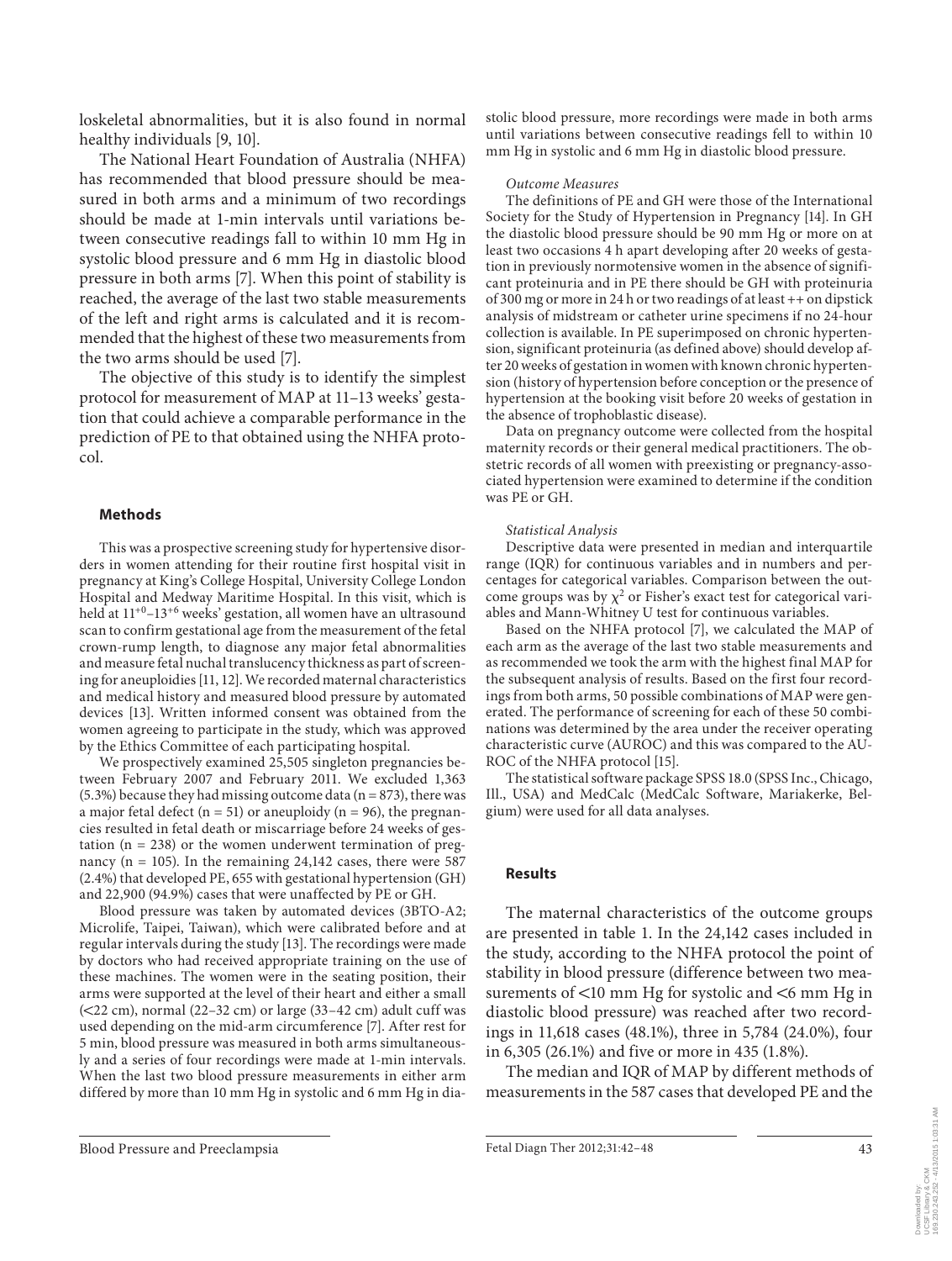**Table 1.** Maternal characteristics in the outcome groups

| Maternal characteristic       | Control<br>$(n = 22,900)$ | <b>PE</b><br>$(n = 587)$ | $\mathbf{p}$ |
|-------------------------------|---------------------------|--------------------------|--------------|
| Maternal age, years           | $26.6(26.6 - 34.9)$       | $31.8(26.4 - 36.3)$      | $0.003*$     |
| Weight, kg                    | $65.3(58.6 - 75.4)$       | $72.2(63.9 - 85.0)$      | $< 0.0001*$  |
| Height, m                     | $1.64(1.60-1.69)$         | $1.64(1.60-1.68)$        | $0.042*$     |
| Racial origin                 |                           |                          |              |
| Caucasian                     | 16,449(71.8)              | 304(51.8)                | $0.0001*$    |
| Afro-Caribbean                | 4,074(17.8)               | 226(38.3)                | $0.0001*$    |
| South Asian                   | 1,143(5.0)                | 38(6.5)                  | 0.127        |
| East Asian                    | 650(2.8)                  | 8(1.4)                   | $0.044*$     |
| Mixed                         | 584 (2.6)                 | 12(2.0)                  | 0.524        |
| Parity                        |                           |                          |              |
| Nulliparous                   | 11,446(50.0)              | 348 (59.3)               | $< 0.0001*$  |
| Parous – no previous PE       | 10,851(47.4)              | 146 (24.9)               | $< 0.0001*$  |
| Parous - previous PE          | 603(2.6)                  | 93(15.8)                 | $< 0.0001*$  |
| Cigarette smoker              | 2,145(9.4)                | 37(6.3)                  | $0.014*$     |
| Family history of PE - mother | 1,035(4.5)                | 60(10.2)                 | $< 0.0001*$  |
| Conception                    |                           |                          |              |
| Spontaneous                   | 22,185 (96.9)             | 552 (94.0)               | $0.0002*$    |
| Ovulation drugs               | 220(1.0)                  | 8(1.4)                   | 0.442        |
| In vitro fertilization        | 495(2.2)                  | 27(4.6)                  | $0.0001*$    |
| Chronic hypertension          | 266(1.2)                  | 68 (11.6)                | $< 0.0001*$  |
| Diabetes mellitus             | 154(0.7)                  | 14(2.4)                  | $< 0.0001*$  |

Values are median (range) or n (%). Comparison between the outcome groups was by  $\chi^2$  or Fisher's exact test for categorical variables and Mann-Whitney U test for continuous variables.  $* p < 0.05$ .

22,900 cases that were unaffected by hypertensive disorders in pregnancy are presented in table 2. The median MAP by all 50 possible protocols was significantly higher in the PE than in the unaffected group ( $p < 0.0001$ ).

 The AUROC and the detection rates of PE for false positive rates of 5 and 10% in screening by MAP measured as per the NHFA protocol and by the 50 combinations of MAP based on the first four recordings are given in table 3. The AUROC for prediction of PE by MAP as recommended by the NHFA protocol was 0.773 (95% CI 0.768–0.778). This AUROC was significantly higher than the AUROC obtained from the first, second, third or fourth measurement of MAP from either the left or the right arm and from most combinations of two of these four measurements from either arm. The AUROC from the NHFA protocol was not significantly different from the AUROC obtained by the average MAP of the first measurement from the two arms (0.766, 95% CI 0.760–0.771), the average of the first two measurements from the two arms (0.771, 95% CI 0.766–0.777), the average of the first three measurements from the two arms (0.773, 95% CI 0.768–0.778) or the first three measurements from one arm (0.765, 95% CI 0.760–0.771) or all four measurements from one arm (0.766, 95% CI 0.761– 0.771).

 The patient-specific risks for development of PE from MAP at 11–13 weeks' gestation, recorded as the average of the first one, two and three measurements from the two arms are illustrated in figure 1. The patient-specific risks for PE were calculated from the formula: odds/(1 + odds), where odds =  $e<sup>Y</sup>$  and Y was derived from logistic regression analysis of each MAP measurement in the prediction of PE (table 4).

# **Discussion**

 The findings of this study demonstrate that in firsttrimester screening for PE by MAP, the best performance is provided by following the NHFA protocol [7]. However, in order to achieve the necessary point of stability in blood pressure according to this protocol it was necessary to perform a minimum of two measurements from both arms in about 50% of cases, three measurements in 25%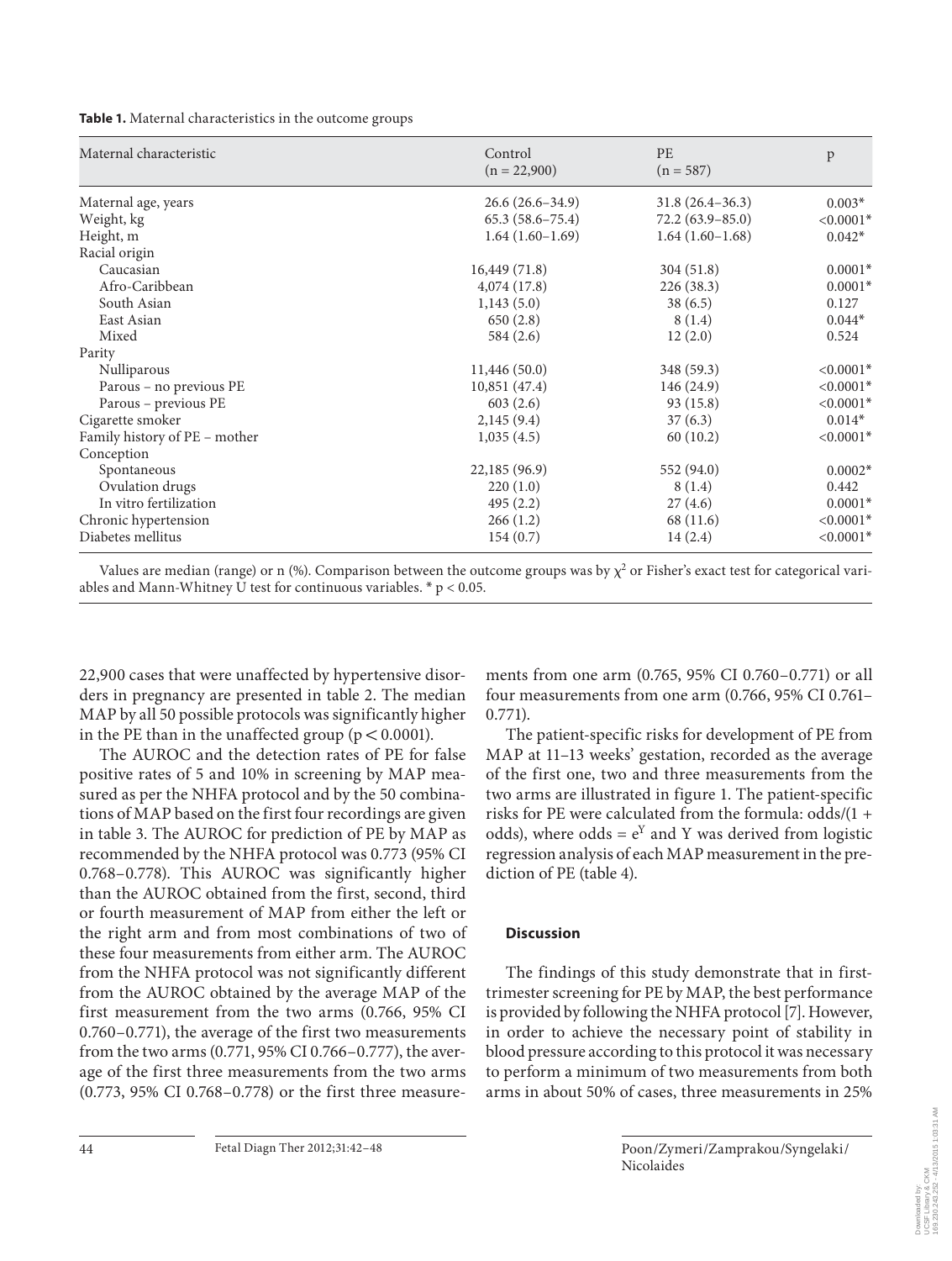| Blood pressure protocol   |        | Unaffected $(n = 22,900)$ |        | $PE(n = 587)$  |          |
|---------------------------|--------|---------------------------|--------|----------------|----------|
|                           | median | IQR                       | median | IQR            |          |
| NHFA                      | 86.0   | $80.7 - 91.5$             | 95.2   | $89.2 - 102.2$ | < 0.0001 |
| Left arm                  |        |                           |        |                |          |
| $MAP-1$                   | 86.0   | $80.3 - 92.7$             | 95.3   | $88.3 - 103.3$ | < 0.0001 |
| $MAP-2$                   | 84.3   | 78.7-90.3                 | 93.7   | 87.0-101.7     | < 0.0001 |
| MAP-3                     | 83.3   | $77.7 - 89.0$             | 92.0   | $85.7 - 100.0$ | < 0.0001 |
| $MAP-4$                   | 82.7   | $77.3 - 88.7$             | 92.0   | $85.0 - 99.0$  | < 0.0001 |
| $MAP-1+2$                 | 85.3   | 79.8-91.2                 | 94.7   | $88.5 - 102.2$ | < 0.0001 |
| $MAP-2+3$                 | 83.8   | $78.5 - 89.5$             | 93.0   | $86.7 - 100.7$ | < 0.0001 |
| $MAP-3+4$                 | 83.0   | 77.7-88.7                 | 92.2   | $85.5 - 99.5$  | < 0.0001 |
| $MAP-1+2+3$               | 84.7   | $79.2 - 90.3$             | 93.9   | 87.4-101.3     | < 0.0001 |
| $MAP-2+3+4$               | 83.6   | $78.2 - 89.0$             | 92.9   | $86.1 - 99.9$  | < 0.0001 |
| $MAP-1+2+3+4$             | 84.3   | 78.9-89.8                 | 93.8   | 86.9-100.4     | < 0.0001 |
| Right arm                 |        |                           |        |                |          |
| $MAP-1$                   | 86.7   | $80.7 - 92.7$             | 95.7   | $89.3 - 103.0$ | < 0.0001 |
| $MAP-2$                   | 84.7   | 79.0-90.7                 | 94.0   | $86.7 - 101.7$ | < 0.0001 |
| MAP-3                     | 83.3   | 78.0-89.3                 | 93.0   | $85.3 - 99.7$  | < 0.0001 |
|                           |        | $77.3 - 88.7$             | 91.7   |                |          |
| MAP-4                     | 83.0   |                           |        | $86.0 - 99.0$  | < 0.0001 |
| $MAP-1+2$                 | 85.5   | $80.0 - 91.5$             | 95.0   | $88.3 - 102.2$ | < 0.0001 |
| $MAP-2+3$                 | 84.0   | $78.7 - 89.8$             | 93.3   | $86.3 - 100.5$ | < 0.0001 |
| $MAP-3+4$                 | 83.2   | $77.8 - 88.8$             | 92.5   | $85.8 - 99.3$  | < 0.0001 |
| $MAP-1+2+3$               | 84.8   | 79.4-90.7                 | 94.3   | 87.7-101.1     | < 0.0001 |
| $MAP-2+3+4$               | 83.7   | 78.4-89.3                 | 92.9   | $86.3 - 99.9$  | < 0.0001 |
| $MAP-1+2+3+4$             | 84.3   | $79.1 - 90.1$             | 93.5   | $87.3 - 100.7$ | < 0.0001 |
| Highest                   |        |                           |        |                |          |
| $MAP-1$                   | 88.3   | $82.7 - 94.7$             | 98.0   | 91.7-106.0     | < 0.0001 |
| $MAP-2$                   | 86.7   | $81.0 - 92.7$             | 96.3   | $89.3 - 103.7$ | < 0.0001 |
| MAP-3                     | 85.3   | $80.0 - 91.0$             | 95.0   | $88.0 - 102.0$ | < 0.0001 |
| $MAP-4$                   | 85.0   | $79.3 - 90.7$             | 94.0   | $87.7 - 101.0$ | < 0.0001 |
| $MAP-1+2$                 | 87.3   | 81.8-93.2                 | 96.8   | $90.3 - 104.0$ | < 0.0001 |
| $MAP-2+3$                 | 85.7   | $80.3 - 91.3$             | 95.2   | $88.5 - 102.3$ | < 0.0001 |
| $MAP-3+4$                 | 84.4   | $79.7 - 90.5$             | 94.2   | 87.5-101.2     | < 0.0001 |
| $MAP-1+2+3$               | 86.4   | $81.1 - 92.1$             | 95.8   | $89.3 - 102.8$ | < 0.0001 |
| $MAP-2+3+4$               | 85.2   | $80.1 - 90.8$             | 94.6   | $88.3 - 101.4$ | < 0.0001 |
| $MAP-1+2+3+4$             | 85.9   | 80.8-91.4                 | 95.3   | $88.8 - 102.3$ | < 0.0001 |
| Lowest                    |        |                           |        |                |          |
| $MAP-1$                   | 84.0   | $78.3 - 90.0$             | 93.3   | $86.7 - 100.7$ | < 0.0001 |
| $MAP-2$                   | 82.3   | $77.0 - 88.0$             | 91.7   | 84.7-99.0      | < 0.0001 |
| $MAP-3$                   | 81.3   | $76.0 - 87.0$             | 90.3   | $83.7 - 97.7$  | < 0.0001 |
| $MAP-4$                   | 80.7   | $75.7 - 86.3$             | 89.7   | $83.3 - 96.3$  | < 0.0001 |
| $MAP-1+2$                 | 83.5   | $78.2 - 89.2$             | 93.3   | $86.2 - 100.0$ | < 0.0001 |
| $MAP-2+3$                 | 82.0   | $76.8 - 87.7$             | 91.7   | $84.5 - 98.5$  | < 0.0001 |
| $MAP-3+4$                 | 81.3   | $76.3 - 86.8$             | 90.5   | 83.8-97.3      | < 0.0001 |
| $MAP-1+2+3$               | 83.0   | $77.8 - 88.6$             | 92.7   | 85.4-99.2      | < 0.0001 |
| $MAP-2+3+4$               | 81.9   | $76.8 - 87.3$             | 91.2   | 84.3-98.2      | < 0.0001 |
| $MAP-1+2+3+4$             | 82.7   | $77.5 - 88.1$             | 92.0   | $85.1 - 98.8$  | < 0.0001 |
| Average of left and right |        |                           |        |                |          |
| $MAP-1$                   | 86.3   | $80.7 - 92.3$             | 95.8   | $89.0 - 103$   | < 0.0001 |
|                           |        |                           |        |                |          |
| $MAP-2$                   | 84.3   | 79.0-90.2                 | 94.0   | $87.2 - 101.5$ | < 0.0001 |
| $MAP-3$                   | 83.3   | $78.2 - 88.8$             | 92.8   | $85.7 - 100.0$ | < 0.0001 |
| MAP-4                     | 82.8   | $77.7 - 88.3$             | 91.8   | $85.7 - 98.3$  | < 0.0001 |
| $MAP-1+2$                 | 85.4   | $80.1 - 91.0$             | 95.0   | $88.3 - 101.7$ | < 0.0001 |
| $MAP-2+3$                 | 83.8   | 78.8-89.3                 | 93.3   | $86.7 - 100.3$ | < 0.0001 |
| $MAP-3+4$                 | 83.0   | $78.0 - 88.5$             | 92.2   | $85.8 - 99.0$  | < 0.0001 |
| $MAP-1+2+3$               | 84.7   | 79.6-90.2                 | 94.0   | $87.6 - 101.1$ | < 0.0001 |
| $MAP-2+3+4$               | 83.5   | $78.5 - 88.9$             | 92.7   | 86.4-99.9      | < 0.0001 |
| MAP-1+2+3+4               | 84.3   | 79.2-89.7                 | 93.5   | $87.3 - 100.4$ | < 0.0001 |
|                           |        |                           |        |                |          |

| Table 2. Median and IQR of MAP (in mm Hg) by different protocols for measurements of MAP in the outcome groups |  |  |  |
|----------------------------------------------------------------------------------------------------------------|--|--|--|
|----------------------------------------------------------------------------------------------------------------|--|--|--|

Comparison between the outcome groups by Mann-Whitney U test.

Downloaded by:<br>UCSF Library & CKM<br>169.230.243.252 - 4/13/2015 1:03:31 AM 169.230.243.252 - 4/13/2015 1:03:31 AMUCSF Library & CKM Downloaded by: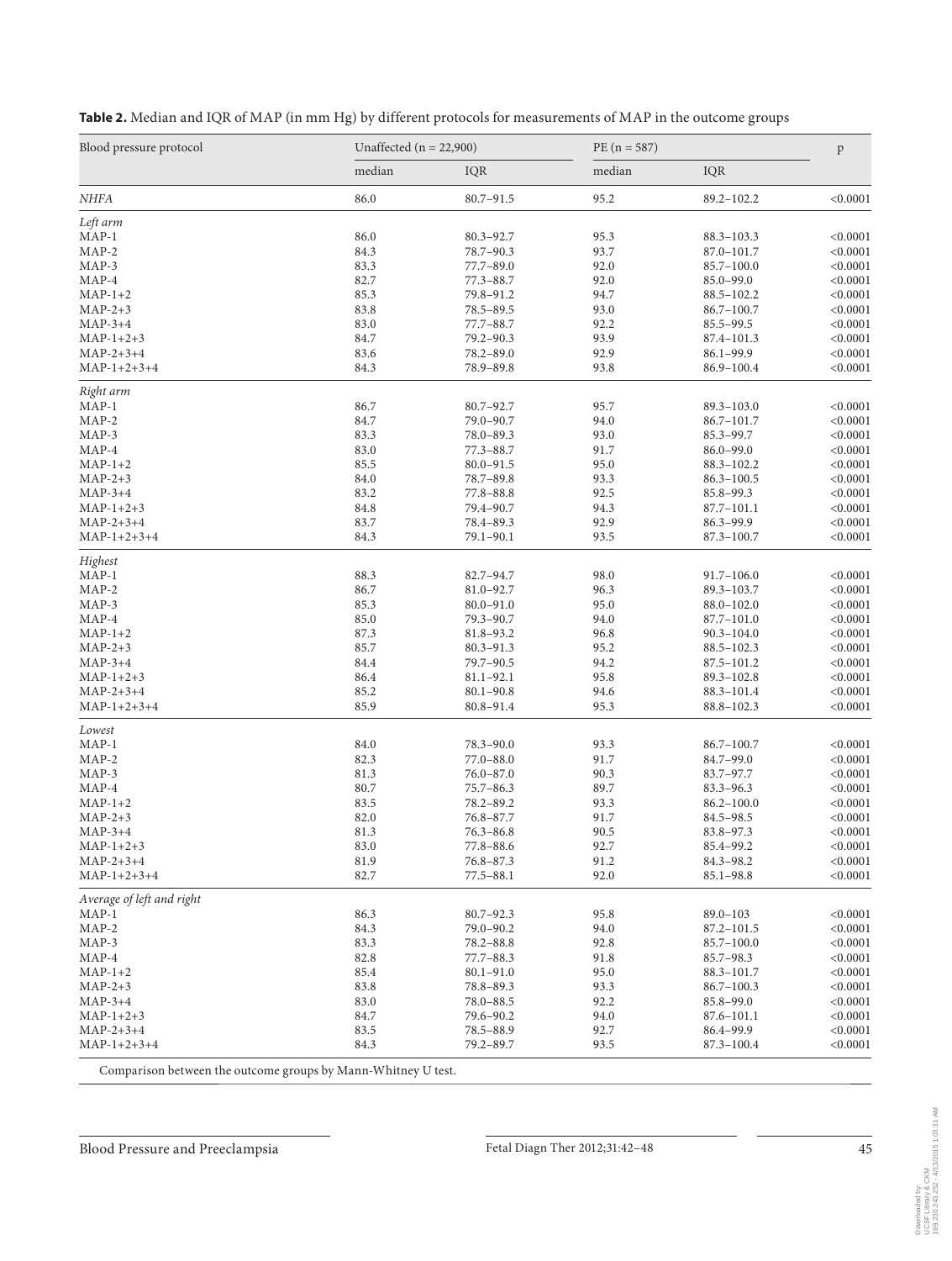| Blood pressure method     | AUROC (95% CI)            | p        | DR (95% CI) for 10% FPR | DR (95% CI) for 5% FPR |
|---------------------------|---------------------------|----------|-------------------------|------------------------|
| NHFA                      | $0.773(0.768 - 0.778)$    |          | $42.3(38.2 - 46.4)$     | $29.6(26.0-33.5)$      |
| Left arm                  |                           |          |                         |                        |
| $MAP-1$                   | $0.755(0.749 - 0.760)$    | $0.010*$ | $38.2(34.2 - 42.2)$     | $26.4(22.9-30.2)$      |
| $MAP-2$                   | $0.760(0.755 - 0.766)$    | $0.041*$ | $40.7(36.7-44.8)$       | $28.3(24.7-32.1)$      |
| MAP-3                     | $0.752(0.747 - 0.758)$    | $0.001*$ | $39.4(35.9 - 44.0)$     | $28.1(24.5-31.9)$      |
| MAP-4                     | $0.755(0.749 - 0.760)$    | $0.006*$ | $38.0(34.0-42.1)$       | $27.1(23.5-30.9)$      |
| $MAP-1+2$                 | $0.764(0.758 - 0.769)$    | 0.119    | $41.2(37.2 - 45.3)$     | $28.8(25.2 - 32.6)$    |
| $MAP-2+3$                 | $0.763(0.758 - 0.769)$    | 0.074    | $40.4(36.4-44.5)$       | $30.7(27.0-34.6)$      |
| $MAP-3+4$                 | $0.759(0.754 - 0.765)$    | $0.016*$ | $40.4(36.4-44.5)$       | $29.1(25.5-33.0)$      |
|                           |                           |          |                         |                        |
| $MAP-1+2+3$               | $0.766(0.761 - 0.771)$    | 0.190    | $42.4(38.4 - 46.5)$     | $29.5(25.8-33.3)$      |
| $MAP-2+3+4$               | $0.765(0.760 - 0.771)$    | 0.132    | $42.1(38.0-46.2)$       | $29.6(26.0-33.5)$      |
| $MAP-1+2+3+4$             | $0.767(0.762 - 0.773)$    | 0.266    | $43.1(39.1-47.2)$       | $29.5(26.1-33.7)$      |
| Right arm                 |                           |          |                         |                        |
| $MAP-1$                   | $0.755(0.749 - 0.761)$    | $0.010*$ | $39.0(35.0-43.1)$       | $24.7(23.1 - 28.4)$    |
| $MAP-2$                   | $0.753(0.747 - 0.758)$    | $0.001*$ | $40.2 (36.2 - 44.3)$    | $28.6(25.0-32.5)$      |
| MAP-3                     | $0.756(0.751 - 0.762)$    | $0.004*$ | $41.9(37.9-46.0)$       | $26.1(22.6-29.8)$      |
| $MAP-4$                   | $0.754(0.749 - 0.760)$    | $0.003*$ | $38.5(34.5 - 42.6)$     | $26.6(23.0-30.3)$      |
| $MAP-1+2$                 | $0.762(0.756 - 0.767)$    | 0.053    | $41.1(37.0-45.2)$       | $27.8(24.2 - 31.6)$    |
| $MAP-2+3$                 | $0.760(0.755 - 0.766)$    | $0.014*$ | $42.9(38.9 - 47.0)$     | $29.0(25.3 - 32.8)$    |
| $MAP-3+4$                 | $0.760(0.755 - 0.766)$    | $0.015*$ | $42.1(38.0-46.2)$       | $28.5(24.8-32.3)$      |
| $MAP-1+2+3$               | $0.765(0.760 - 0.771)$    | 0.125    | $42.3(38.2 - 46.4)$     | $28.3(24.7-32.1)$      |
| $MAP-2+3+4$               | $0.763(0.757-0.768)$      | $0.033*$ | $43.3(39.2 - 47.4)$     | $29.3(25.6 - 33.2)$    |
| $MAP-1+2+3+4$             | $0.766(0.761 - 0.771)$    | 0.150    | $42.8(38.7-46.9)$       | $28.8(25.2 - 32.6)$    |
|                           |                           |          |                         |                        |
| Highest<br>$MAP-1$        | $0.760(0.754 - 0.765)$    | $0.031*$ | $39.5(35.5-43.6)$       | $27.3(23.7-31.1)$      |
| $MAP-2$                   | $0.764(0.759 - 0.770)$    | 0.072    | $41.9(37.9 - 46.0)$     | $28.1(24.5-31.9)$      |
|                           |                           |          |                         |                        |
| $MAP-3$                   | $0.764(0.758 - 0.769)$    | $0.036*$ | $41.6(37.5-45.7)$       | $27.8(24.2 - 31.6)$    |
| MAP-4                     | $0.763(0.758 - 0.768)$    | 0.053    | 38.8 (34.9–42.9)        | $27.3(23.7-31.1)$      |
| $MAP-1+2$                 | $0.769(0.764 - 0.774)$    | 0.387    | $43.6(39.6 - 47.7)$     | $29.0(25.3 - 32.8)$    |
| $MAP-2+3$                 | $0.770(0.764 - 0.775)$    | 0.363    | $43.6(39.6 - 47.7)$     | $29.6(26.0-33.5)$      |
| $MAP-3+4$                 | $0.767(0.761 - 0.772)$    | 0.120    | $40.7(36.7-44.8)$       | $29.1(25.5-33.0)$      |
| $MAP-1+2+3$               | $0.772(0.767 - 0.778)$    | 0.866    | $44.6(40.6 - 48.8)$     | $29.1(25.5-33.0)$      |
| $MAP-2+3+4$               | $0.771(0.765 - 0.776)$    | 0.488    | $42.9(38.9 - 47.0)$     | $29.1(25.5-33.0)$      |
| $MAP-1+2+3+4$             | $0.773(0.767 - 0.778)$    | 0.978    | $42.8(38.7-46.9)$       | $28.6(25.0-32.5)$      |
| Lowest                    |                           |          |                         |                        |
| $MAP-1$                   | $0.762(0.757-0.767)$      | 0.107    | $40.9(36.9-45.0)$       | $26.6(23.0-30.3)$      |
| $MAP-2$                   | $0.759(0.754 - 0.765)$    | $0.024*$ | $42.1(38.0-46.2)$       | $29.1(25.5-33.0)$      |
| $MAP-3$                   | $0.757(0.751 - 0.762)$    | $0.006*$ | $39.0(35.0-43.1)$       | $28.3(24.7-32.1)$      |
| $MAP-4$                   | $0.757(0.752 - 0.763)$    | $0.013*$ | 38.7 (34.7–42.7)        | $27.1(24.0-31.4)$      |
| $MAP-1+2$                 | $0.766(0.760 - 0.771)$    | 0.200    | $42.9(38.9 - 47.0)$     | $29.1(25.5-33.0)$      |
| $MAP-2+3$                 | $0.763(0.758 - 0.769)$    | 0.069    | $42.9(38.9 - 47.0)$     | $30.2(26.5-34.0)$      |
| $MAP-3+4$                 | $0.762(0.757-0.768)$      | $0.049*$ | $41.9(37.9 - 46.0)$     | $28.5(24.8-32.3)$      |
| $MAP-1+2+3$               | $0.767(0.762 - 0.772)$    | 0.262    | 42.9 (38.9-47.0)        | $30.7(27.0-34.6)$      |
| $MAP-2+3+4$               | $0.765(0.760 - 0.771)$    | 0.131    | $43.3(39.2 - 47.4)$     | $31.0(27.3 - 34.9)$    |
| $MAP-1+2+3+4$             | $0.768(0.762 - 0.773)$    | 0.320    | $43.3(39.2 - 47.4)$     | $30.8(27.1 - 34.7)$    |
| Average of left and right |                           |          |                         |                        |
| MAP-1                     | $0.766(0.760 - 0.771)$    | 0.233    | $41.1(37.0-45.2)$       | $27.6(24.0-31.4)$      |
| $MAP-2$                   | $0.766(0.761 - 0.771)$    | 0.172    | $43.6(39.6 - 47.7)$     | $29.5(25.8-33.3)$      |
| MAP-3                     | $0.765(0.760 - 0.770)$    | 0.076    | $41.2(37.2 - 45.3)$     | $30.0(26.3-33.9)$      |
| MAP-4                     | $0.765(0.760 - 0.770)$    | 0.112    | $40.2(36.2 - 45.0)$     | $27.9(24.3-31.8)$      |
|                           | $0.771(0.766 - 0.777)$    | 0.701    |                         |                        |
| $MAP-1+2$                 |                           |          | $42.8(38.7-46.9)$       | $28.6(25.0-32.5)$      |
| $MAP-2+3$                 | $0.770(0.765 - 0.776)$    | 0.470    | $43.1(39.1-47.2)$       | $30.5(26.8-34.4)$      |
| $MAP-3+4$                 | $0.768$ $(0.763 - 0.774)$ | 0.259    | $42.8(38.7-46.9)$       | $29.5(25.8-33.3)$      |
| $MAP-1+2+3$               | $0.773(0.768 - 0.778)$    | 1.000    | $43.4(39.4 - 47.6)$     | $29.3(25.6 - 33.2)$    |
| $MAP-2+3+4$               | $0.771(0.766 - 0.777)$    | 0.641    | $44.1(40.1-48.2)$       | $29.3(25.6-33.2)$      |
| $MAP-1+2+3+4$             | $0.773(0.768 - 0.779)$    | 0.898    | $44.3(40.2 - 48.4)$     | $30.0(26.3 - 33.9)$    |

**Table 3.** Performance of screening for PE by different protocols for measurements of MAP, in comparison to the method recommended by NHFA

AUROC = Area under receiver operating characteristic curve;  $MAP = mean$  arterial pressure;  $DR = detection$  rate;  $FPR = false$ -positive rate.  $*$  p < 0.05.

Downloaded by: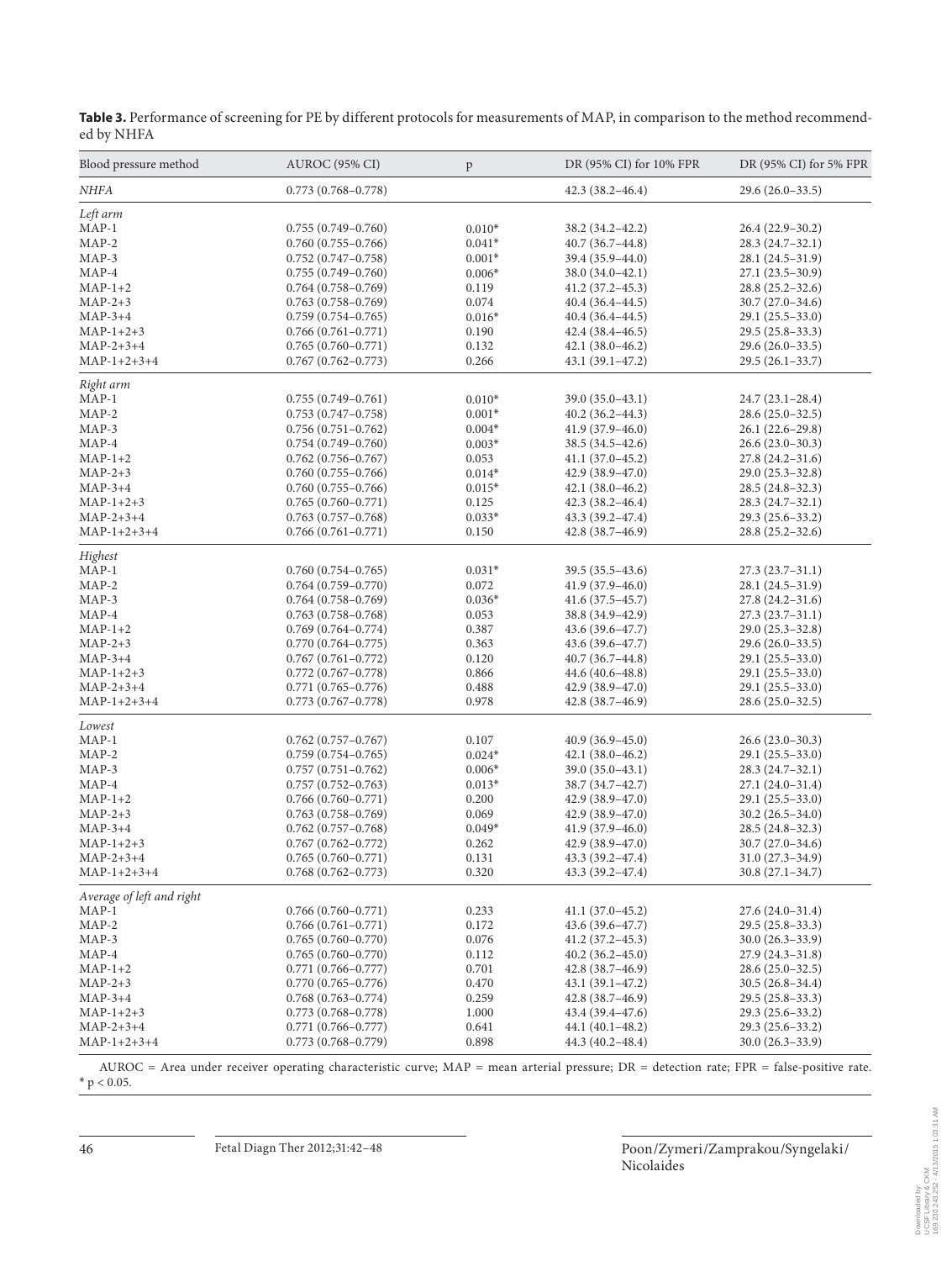| Independent variable | Average of first MAP<br>in both arms |                | Average of first two MAP<br>in both arms |                | Average of first three MAP<br>in both arms |          |
|----------------------|--------------------------------------|----------------|------------------------------------------|----------------|--------------------------------------------|----------|
|                      | coefficient (SE)                     | $\mathfrak{p}$ | coefficient (SE)                         | $\mathfrak{v}$ | coefficient (SE)                           |          |
| Total PE             |                                      |                |                                          |                |                                            |          |
| Constant             | $-49.311(1.912)$                     | < 0.0001       | $-51.965(24.713)$                        | < 0.0001       | $-52.797(1.973)$                           | < 0.0001 |
|                      | 23.299 (0.966)                       | < 0.0001       | 24.713 (0.991)                           | < 0.0001       | 25.185 (1.001)                             | < 0.0001 |
| $\log_{10} MAP$      | 0.124                                |                | 0.132                                    |                | 0.134                                      |          |

**Table 4.** Logistic regression analysis for the prediction of PE



**Fig. 1.** Patient-specific risks of PE based on MAP. The average of the first measurement in both arms (A), the first two measurements in both arms (B), and the first three measurements in both arms (C).

of cases and four measurements in 25%. Our results suggest that similarly good results to those achieved with the NHFA protocol can be obtained by a simpler protocol using the average of three, two or even one measurement from each arm.

 The first recording of MAP from each arm in both the PE and unaffected groups was consistently higher than

Blood Pressure and Preeclampsia  $\qquad \qquad \qquad$  Fetal Diagn Ther 2012;31:42-48  $\qquad \qquad \qquad \qquad$  47

the subsequent three. This finding, which has been referred to as white coat hypertension, is thought to be the consequence of patient anxiety at first contact with healthcare professionals. It is therefore recommended to obtain a series of recordings until stability is achieved [2– 6]. However, as shown by our results on individual measurements from either arm, the performance of screening for PE was similar when the first, second, third or fourth measurement was used. Similarly, when the average of two or three recordings was used for the calculation of MAP there was a tendency for improved performance of screening with firstly, an increasing number of recordings and secondly, if the first recording was included, rather than excluded from the calculation of the average MAP.

 In general, the performance of screening for PE by MAP was similar for recordings taken from the left and right arms, was better when the highest recording was used and best when the average of the readings from the two arms was considered. Although a large difference in blood pressure between the two arms is a common finding in certain pathological conditions, such as dissection or coarctation of the aorta, peripheral vascular disease and unilateral neurological and musculoskeletal abnormalities, it is also found in normal healthy individuals [9, 10]. The inter-arm difference in blood pressure has no clear pattern and it does not appear to be determined by whether the patient is right- or left-handed [9]. In the non-pregnant population it is recommended that blood pressure should be measured in both arms at the first examination and if there is a consistent inter-arm difference in blood pressure, the arm with the highest recording should be used for subsequent assessments [7, 8]. Although current recommendations suggest that this practice is not needed in pregnancy [16, 17], our results highlight the importance of measuring MAP in both arms.